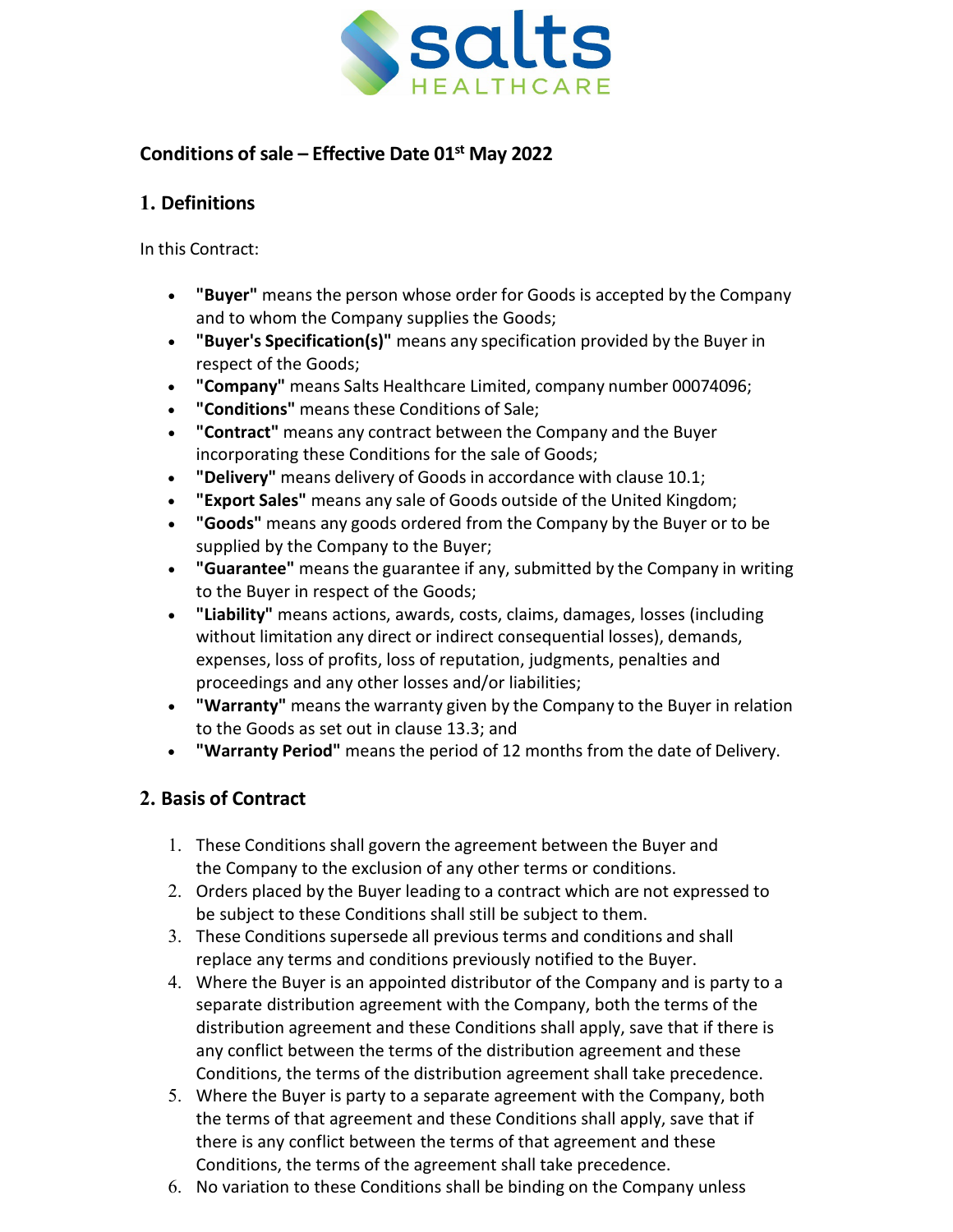

contained in the Company's quotation or agreed in writing between the Buyer and one of the Company's Directors.

- 7. The Company's employees, sub-contractors and/or agents are not authorised to make any representations or warranties concerning the Goods unless confirmed by the Company in writing.
- 8. No oral warranties or representations shall bind the Company (unless given by one of the Company's Directors).
- 9. The Buyer acknowledges that it does not rely on any representation and/or warranty that has not been made in accordance with these Conditions.

## **3. Quotations and Acceptance of Orders**

- 1. The Company shall have the right to refuse to accept any orders placed for Goods.
- 2. The Contract (including any Buyer's Specification) shall become binding on the Company only upon the confirmation of acceptance by the Company in writing of any order placed by the Buyer and accordingly all quotations or tenders made and price or product lists supplied by the Company shall be treated an invitation to treat only.
- 3. Subject to Clause 8.2 any quotation by the Company remains open for acceptance for 30 days from the date on which the Company sends the quotation to the Buyer unless the quotation specifically refers to an alternative period during which the quotation shall remain valid. Quotations may be withdrawn by the Company at any time during this period by oral or written notice.
- 4. The placing of an order by the Buyer shall be conclusive evidence that the Buyer having checked the quotation is fully satisfied that the quotation is in accordance with its requirements.
- 5. The Buyer shall be responsible for the accuracy of an order and for giving the Company any information necessary for the Company to perform the Contract.

# **4. Samples**

- 1. The production of any samples or test work for the Buyer shall, unless otherwise agreed in writing, be carried out at its cost.
- 2. If the Buyer approves any sample produced or test work performed by the Company then the Buyer shall have no claim in respect of, nor any right to reject, any Goods provided the Goods in question are of the same description, specification, quality and fitness for purpose as the sample and/or test work as appropriate.

# **5. Specifications**

1. If Goods are supplied in accordance with the Buyer's Specifications, the Buyer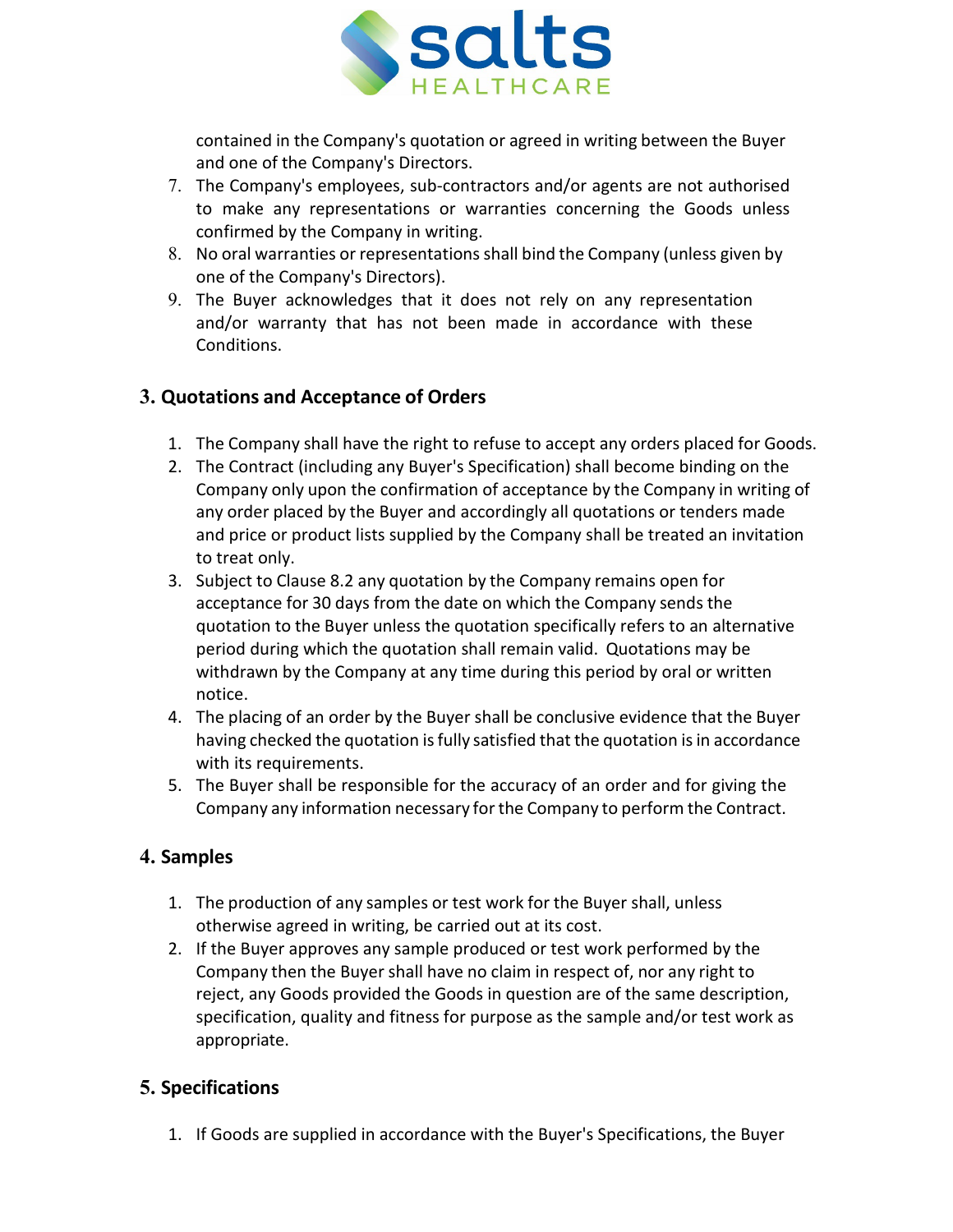

shall be solely responsible for the Buyer's Specifications and ensuring that they are accurate**.**

- 2. The Buyer shall be responsible for supplying the Buyer's Specifications and any necessary information relating to the Goods within a sufficient time to enable the Company to perform the Contract in accordance with its terms.
- 3. The Buyer agrees to indemnify and keep indemnified the Company against all claims, losses, expenses, actions, liabilities, costs (including legal costs on a full indemnity basis and increased administration costs) and any other losses and/or liabilities arising out of the Company's use of Buyer's Specifications, details and/or drawings supplied by the Buyer.
- 4. Where the Buyer does not provide Buyer's Specifications, the Company may at its option supply a specification and otherwise, the quantity, quality and description for the Goods shall be that set out in the Company's quotation unless otherwise agreed in writing by the parties.
- 5. The Buyer's Specifications and designs of the Company, including but not limited to illustrations, drawings, weights and dimensions are, unless expressly stated otherwise, subject to modification or improvement and must be regarded as approximate representations only and are not binding unless expressly stated to be so and any and all title to and intellectual property rights in the Buyer's Specifications submitted by the Company shall remain vested in the Company.
- 6. The Buyer is responsible for checking the quotation and satisfying itself that any specification given is accurate and adequate for the Goods.
- 7. Details and/or specifications in brochures and price lists produced by the Company are intended as a guide only and only give a general approximation of the Goods.
- 8. The Company reserves the right to:
	- 1. make changes to the specification of the Goods (including the Buyer's Specification(s)) provided that they do not have a material adverse effect on the quality of the Goods; or
	- 2. withdraw the Goods from sale,

as required from time to time by law, applicable safety requirements and/or manufacturing requirements

# **6. Packaging**

1. Packaging for the Goods shall be at the discretion of the Company which shall have the right to pack the Goods in such manner and with such materials and in such quantities as it in its absolute discretion thinks fit unless detailed packaging instructions are received from the Buyer and agreed in writing by the Company prior to agreeing a price for the Goods.

# **7. Credit Limit**

- 1. The Company may set a reasonable credit limit for the Buyer. Changes in the Buyer's credit limit will be notified to the Buyer from time to time.
- 2. The Company reserves the right to refuse to accept orders for Goods and/or to suspend or withhold delivery of Goods if such Goods would result in the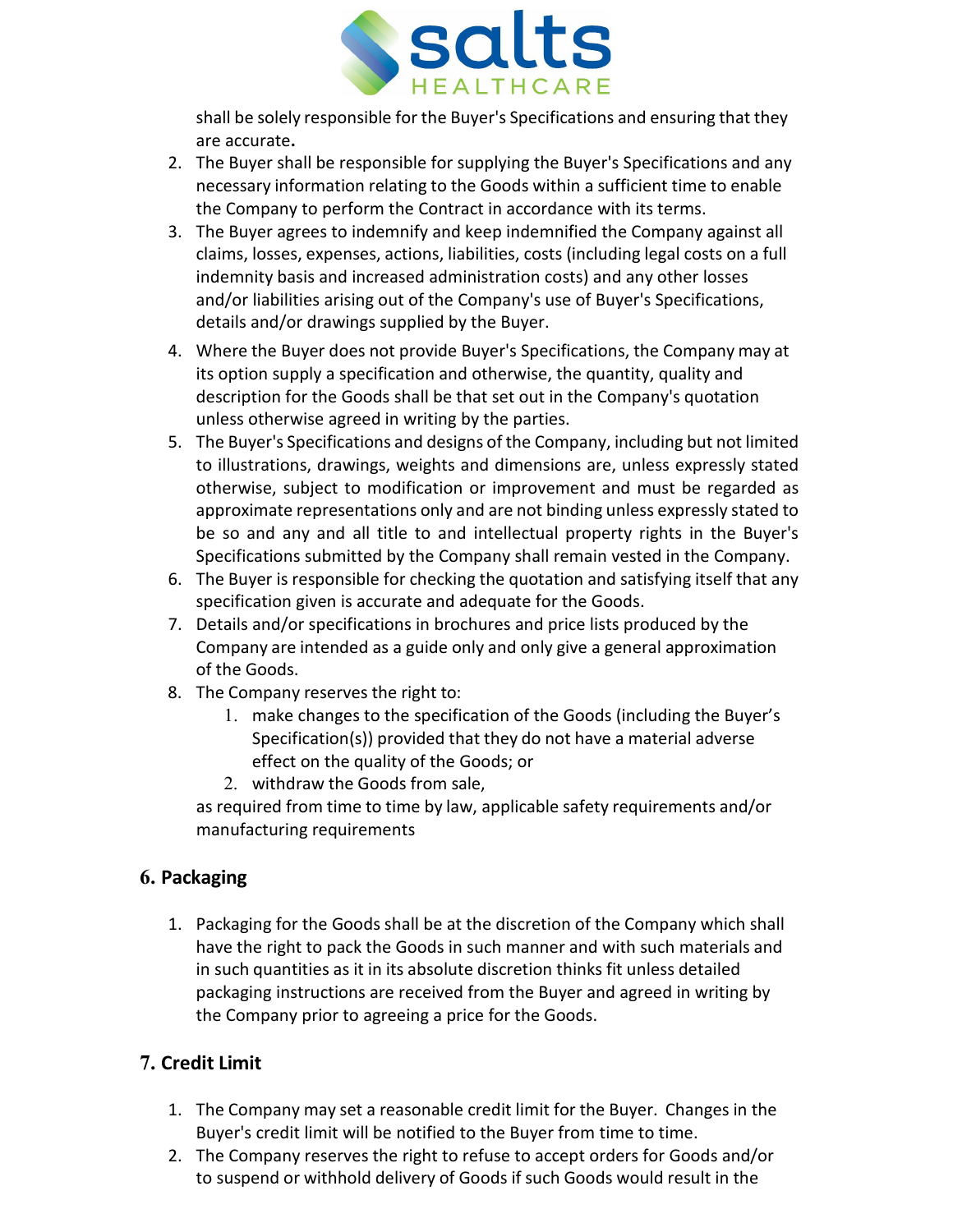

Buyer exceeding its credit limit or the credit limit is already exceeded.

## **8. Price**

- 1. All prices shall be as stated by the Company and are exclusive of VAT (and all other applicable sales taxes).
- 2. All prices stated shall be subject to variation at the sole discretion of the Company at any time without prior notice and the Company shall notify the Buyer of any variation before Delivery of the Goods.
- 3. Except as otherwise stated, prices are ex-works, and the Buyer shall be liable to pay the Company's charges (if any) for transport, packaging and insurance.

## **9. Payment**

- 1. Subject to any special terms agreed in writing between the Company and the Buyer liability for payment for the Goods supplied shall arise on Delivery and the Company shall be entitled to invoice the Buyer for the price of the Goods on or at any time after Delivery.
- 2. Payment of all invoices is due thirty days from the date of the Company's invoice. Payment shall be due and the Company shall be entitled to sue for the price whether or not title to the Goods has passed by virtue of Clause 14. Time for payment shall be of the essence.
- 3. Any monies received by the Company from the Buyer may be applied by the Company at its option against any additional administrative costs and/or interest charged prior to application against any principal sums due from the Buyer against which it may be applied in any order.
- 4. The Company shall be entitled to invoice each delivery of Goods separately.
- 5. The Buyer shall pay all sums due to the Company under this Contract without any set-off, deduction, counterclaim or any other withholding of monies.
- 6. Payment shall not be deemed to be made until the Company has received either cash or cleared funds in respect of the full amount outstanding.
- 7. Sums unpaid after the due date shall bear interest until the day payment is received at the rate of 5% per annum above the base rate from time to time of Lloyds TSB Bank plc accruing from day to day from the date of Delivery until the date of payment in full.
- 8. If the recovery of sums outstanding from the Buyer is passed to a Debt Collection Agency the Buyer shall pay the Company's costs in instructing the said Debt Collection Agency and all ancillary legal and administration costs.
- 9. Without prejudice to any other rights or remedies of the Company, any default of the Buyer in making payment on the due date shall entitle the Company to suspend deliveries under the Contract or any other contract and to treat the Contract as repudiated by the Buyer.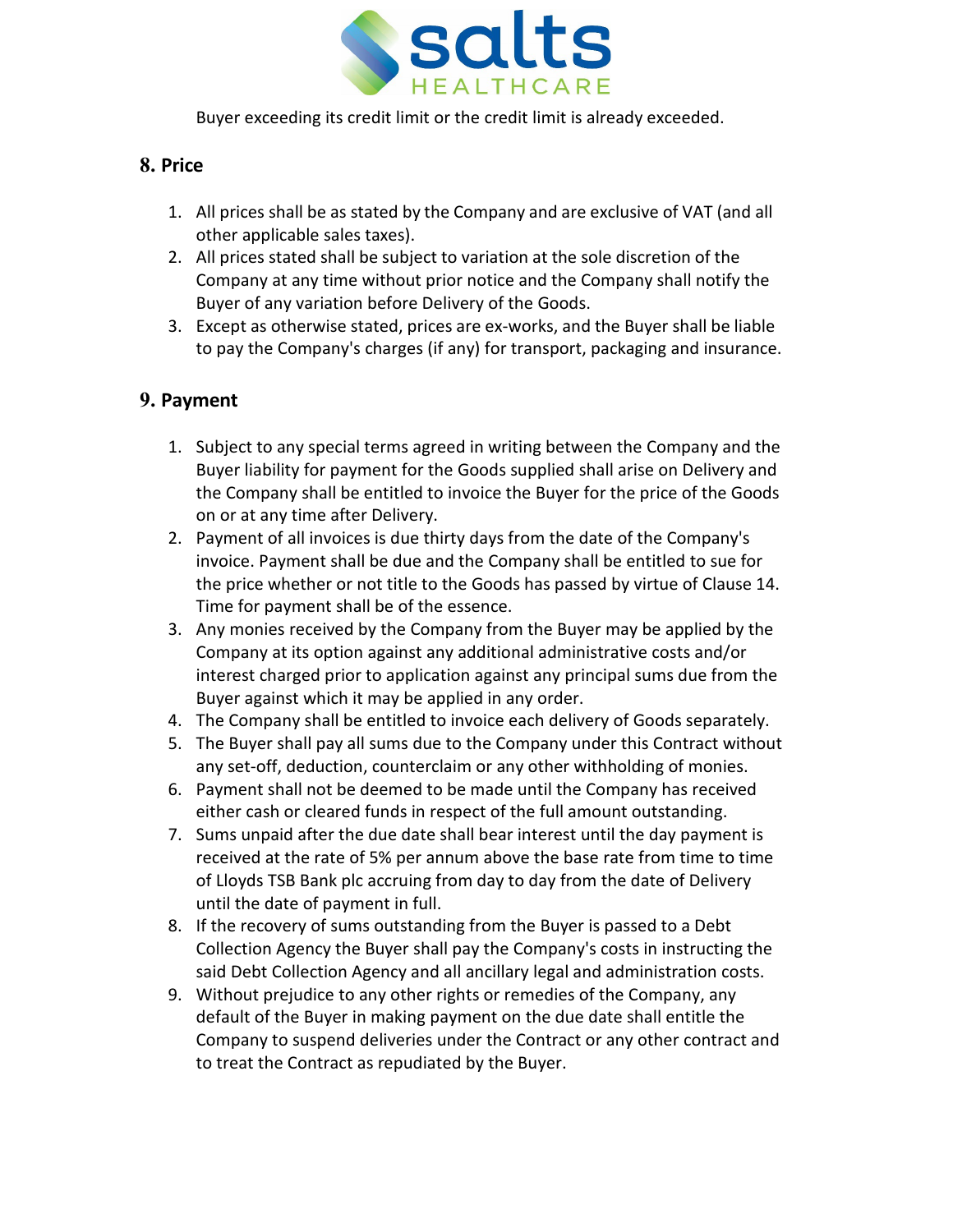

## **10. Delivery**

- 1. The Company may deliver any order for Goods in instalments.
- 2. Delivery shall take place when the Goods are unloaded at or delivered to the Buyer's premises or other delivery location agreed between the Company and the Buyer except that: -
	- 1. If the Buyer collects or arranges collection of the Goods from the Company's premises, or nominates a carrier for the Goods, delivery shall take place when the Goods are loaded on to the collection or carrier's vehicle; or
	- 2. If the Goods are ready to be despatched to the Buyer and the Buyer has failed or refused to provide the Company with detailed delivery instructions and/or the place for delivery has not been agreed in writing by the Company, delivery shall take place when the Company has notified the Buyer that it is awaiting specific delivery instructions and/or that the place for delivery has not been agreed.
- 3. The Buyer shall accept immediate delivery or arrange suitable storage, failing which the Company may either:-
	- 1. Effect delivery by whatever means it thinks most appropriate; or
	- 2. Arrange storage at the Buyer's risk and expense pending delivery; or
	- 3. Resell or otherwise dispose of the Goods without prejudice to any other rights the Company may have against the Buyer for breach of contract or otherwise.
- 4. Dates for Delivery and/or performance are estimates only and are not guaranteed. Time is not of the essence in relation to such dates. They are also subject to any matter beyond the Company's reasonable control.
- 5. The Company will use its reasonable commercial endeavours to ensure delivery and/or performance on the dates specified.
- 6. The Buyer shall have no right to reject Goods and shall have no right to rescind for late delivery unless the due date for Delivery has passed and the Buyer has served on the Company a written notice requiring the Contract to be performed and giving the Company not less than 14 days in which to do so and the notice has not been complied with.
- 7. The Company shall not be required to fulfil orders for Goods in the sequence in which they are placed.
- 8. Where the Contract provides for delivery by instalments, each instalment shall constitute a separate contract and any failure or defect in any one or more instalments delivered shall not entitle the Buyer to repudiate the Contract nor to cancel any subsequent instalments.
- 9. The Buyer shall not be entitled to reject the Goods by reason only of short delivery.
- 10. It is the Buyer's responsibility to notify the Company if the Goods have not been received by the Buyer within seven days of the date of receipt of the Company's invoice for them. If no notification is made within that period, the Buyer shall be deemed to have received the Goods.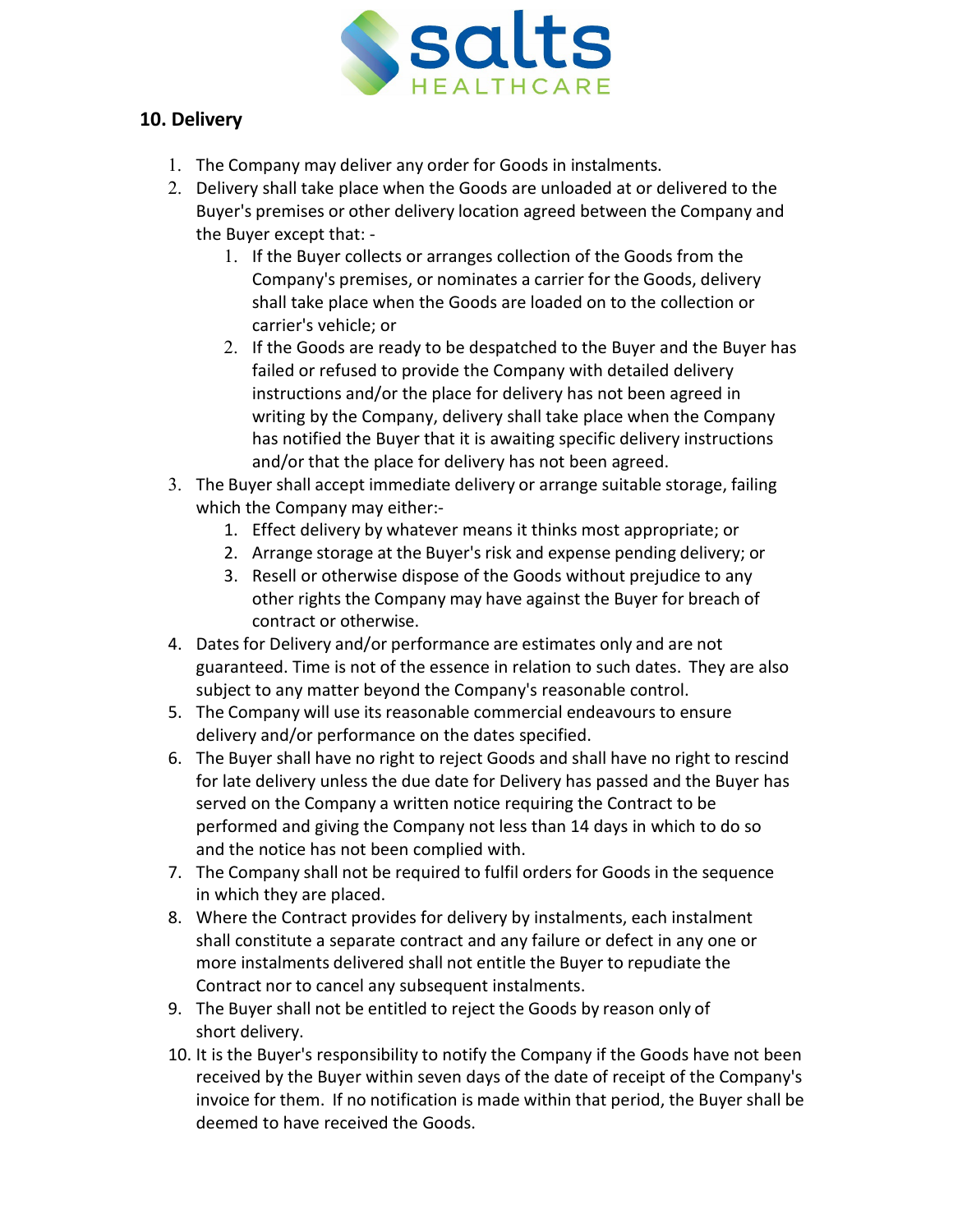

#### **11. Examination and Claims**

- 1. The quantity of the Goods delivered under the Contract shall be recorded by the Company upon despatch from the Company's factory or warehouse and the Company's record shall be accepted by the Buyer as conclusive evidence of the quantity delivered.
- 2. The Buyer shall upon Delivery examine the Goods and shall promptly (but in any event within seven working days of Delivery) notify in writing the Company and the carrier, where relevant, of any apparent damage, defect or shortage.
- 3. The Buyer shall comply with the carrier's rules, regulations and requirements so as, when appropriate, to enable the Company to make a claim against the carrier in respect of any damage or loss in transit.
- 4. Claims in respect of damage, defects or shortage not apparent on examination under 11.2 must be notified in writing to the Company within twenty-one days of the date of Delivery. Notification shall be first made by telephone then by notice in writing delivered by facsimile or by first class recorded delivery mail and addressed to Salts Healthcare Ltd, Richard Street, Aston, Birmingham, B7 4AA, England. TEL: 0121 333 2000, FAX: 0121 333 2010.
- 5. Unless the Buyer notifies the Seller in accordance with clauses 11.2 and 11.4, the Company shall, subject to any claim which the Buyer may have under the Warranty referred to in Clause 13, be deemed conclusively to have properly performed its obligations under the Contract.

### **12. Intellectual Property Rights And Confidentiality**

- 1. Save where the Company has agreed to provide the Goods labelled with and packaged in the Buyer's own branding, the Buyer shall not make any modification to the Goods or their packaging, nor alter, remove, or tamper with any trade marks used on or in relation to the Goods.
- 2. All intellectual property rights (including without limitation all patents, copyright, design rights (whether registered or unregistered), trade marks (whether registered or unregistered) skill and/or know-how and other similar rights, whether existing now and/or in the future, wherever existing in the world together with the right to apply for protection of the same) in the Goods and/or their packaging shall be owned by the Company absolutely and without limitation of any of the Company's rights the Buyer agrees not to have any goods the same as or similar to the Goods made for it by any third party.
- 3. The Buyer agrees that, at the Company's cost, it will do all acts and/or things and execute all documents and/or deeds which are necessary or desirable to give effect to clause 12.2 above and/or to assist the Company in the application, registration, renewal and/or protection of such intellectual property rights.
- 4. The Buyer agrees that it will keep confidential and not use except for purposes contemplated by this Contract, all information relating to the Goods and all confidential business information regarding the Company,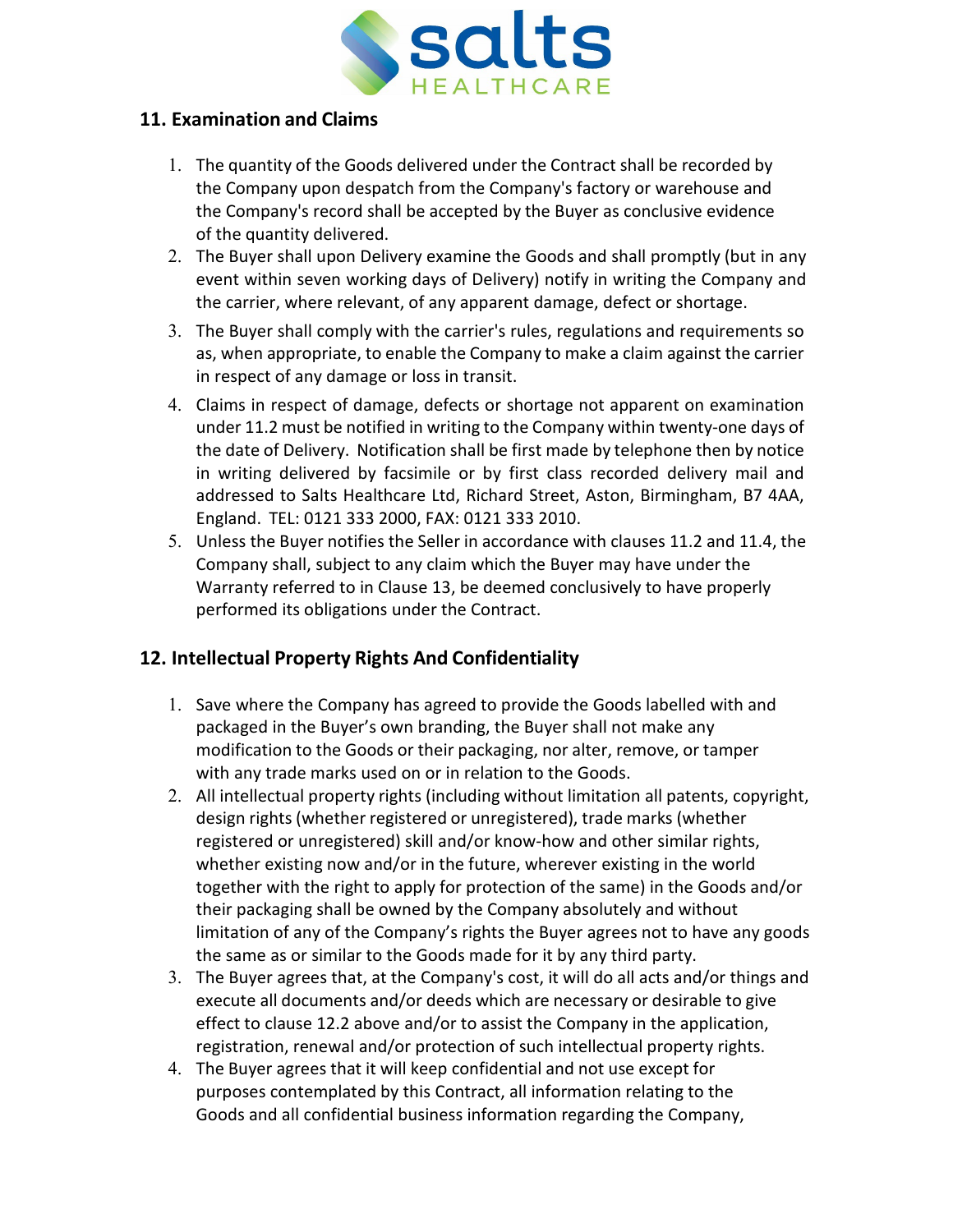

which may be disclosed to the Buyer or which the Buyer may learn except where such information is public knowledge or is required to be disclosed by law.

### **13. Guarantee and Warranty**

- 1. The Goods are subject to the Guarantee (if any).
- 2. If any Goods prove to be defective and are covered by a Guarantee then the Company shall at its sole option either repair or replace such Goods or refund the price for such Goods. Provided the Company complies with this clause the repair, replacement and/or re-performance shall be the Buyer's sole remedy in respect of claims under the Guarantee.
- 3. Save as referred to in 13.1 above the Company warrants only that the Goods are reasonably free from defects in design (other than a design submitted or specified by the Buyer) in material or workmanship for the Warranty Period provided always that in respect of goods, materials, parts or components supplied but not manufactured by the Company, the Warranty will only be equivalent to the warranty (if any) which the Company may have received from the manufacturer or supplier of such goods, materials, parts or components so as to impose a liability under the Warranty which is no greater than that provided to the Company by such manufacturer or supplier.
- 4. The Company's obligations to the Buyer under the Warranty shall not apply:-
	- 1. Unless the Buyer has given the Company written notice and satisfactory proof of any defect promptly upon discovery of such defect and in any case no later than seven days after expiry of the Warranty Period;
	- 2. To damage caused by the Buyer's or any third party's act, default or misuse of the Goods (including, without limitation damaged caused by faulty or negligently maintained lifting equipment or the misuse of lifting equipment by any person in connection with which the Goods are used) or by failure to follow any instructions supplied with the Goods;
	- 3. unless the Goods have been stored in accordance with any storage instructions contained on the outside or the inside of any packaging supplied with the Goods;
	- 4. If the Goods have been stored, handled or applied in such a way that damage is likely to occur;
	- 5. If the Goods are altered, modified or repaired in any place other than the Company'sfactory or by persons not expressly nominated or approved in writing by the Company;
	- 6. If the Buyer shall not have paid by the due date for payment for all Goods supplied whether under the Contract or under any other contract between the Company and the Buyer.
	- 7. In respect of any defect in the Goods arising from any drawing, design or Specification supplied by the Buyer.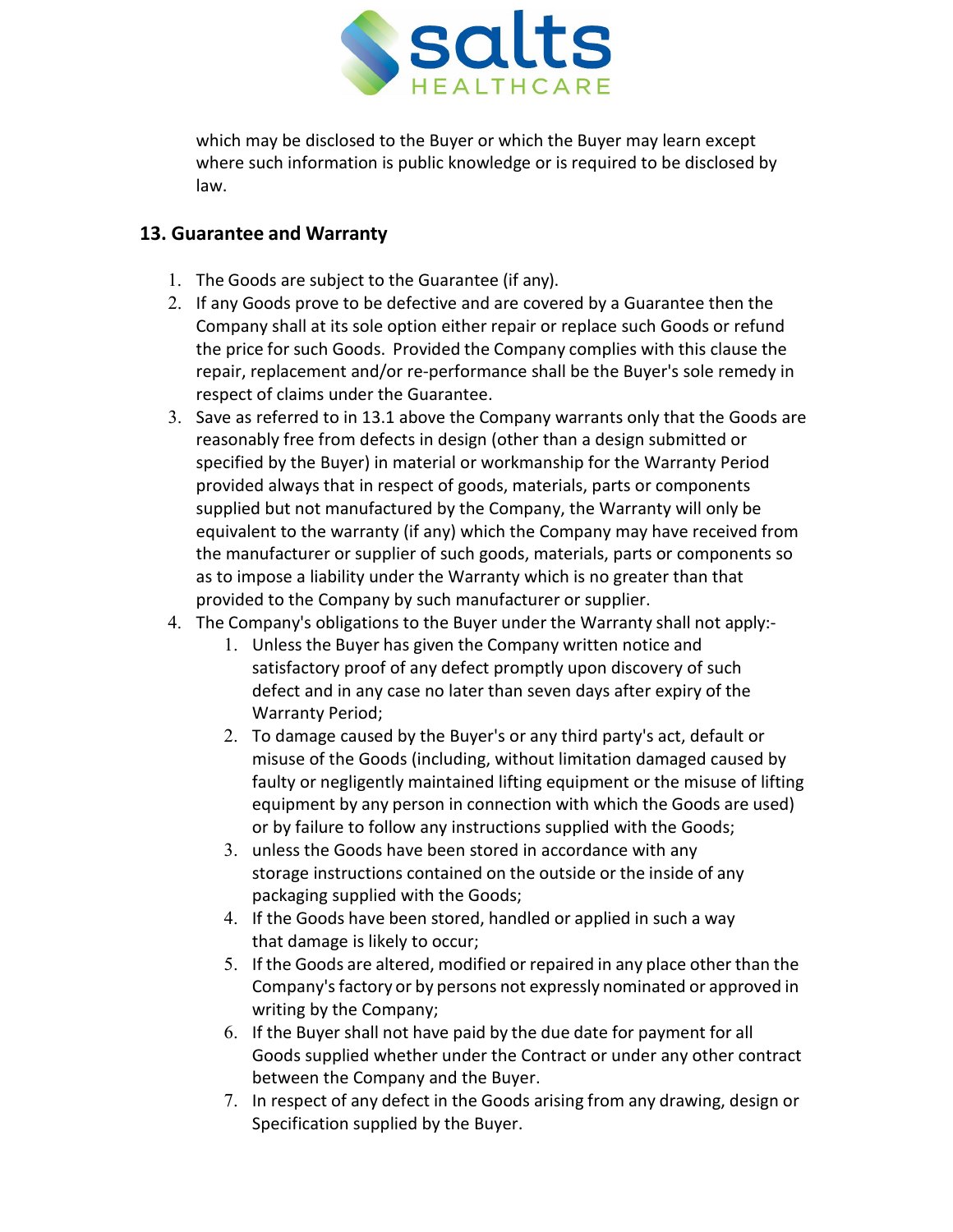

- 5. Subject to clause 13.4, the Company shall at its sole option, repair or replace the Goods or refund the purchase price for the Goods found to be defective in design, materials or workmanship.
- 6. Any work carried out by the Company which is not covered by the Guarantee or the Warranty will be charged for.
- 7. The cost to the Company of and incidental to the return by the Buyer to the Company of any of the Goods shall, except to the extent that the Company has accepted responsibility hereunder, be the responsibility of the Buyer which shall indemnify the Company and keep it indemnified against any such costs including but not limited to costs of transport and testing.

### **14. Repairs And Replacements**

- 1. Any defective Goods must where reasonable be returned to the Company for inspection if requested by it before it will have any liability for defective Goods whether under the Guarantee, the Warranty or otherwise. If the Goods shall prove to be defective then the Company shall reimburse the Buyer for the cost of returning the defective Goods.
- 2. The Company may at its sole discretion replace, repair free of charge or refund the price of defective Goods which are not notified to it within the specified time limit where in the Buyer's opinion the defect would not have been ascertainable on inspection and has been notified to the Company as soon as reasonably practicable.

# **15. Title and Risk**

- 1. Risk in the Goods shall pass to the Buyer at the time of Delivery.
- 2. Notwithstanding that risk in the Goods shall pass to the Buyer in accordance with Clause 15.1, title to the Goods (whether separate and identifiable or incorporated in or mixed with other goods) shall remain with the Company until payment in full has been received by the Company: -
	- 1. For those Goods.
	- 2. For any other Goods supplied by the Company.
	- 3. Of any other monies due from the Buyer to the Company on any account.
- 3. Until title to the Goods passes to the Buyer under Clause 15.2 the Buyer shall:-
	- 1. Keep the Goods separately and readily identifiable as the property of the Company; and
	- 2. Not incorporated the Goods into any other goods or sell the Goods.
- 4. Goods shall be deemed sold or used in the order delivered to the Buyer.
- 5. At any time before title to the Goods passes to the Buyer (whether or not any payment to the Company is then overdue or the Buyer hereby is otherwise in breach of any obligation to the Company), the Company may (without prejudice to any other of its rights):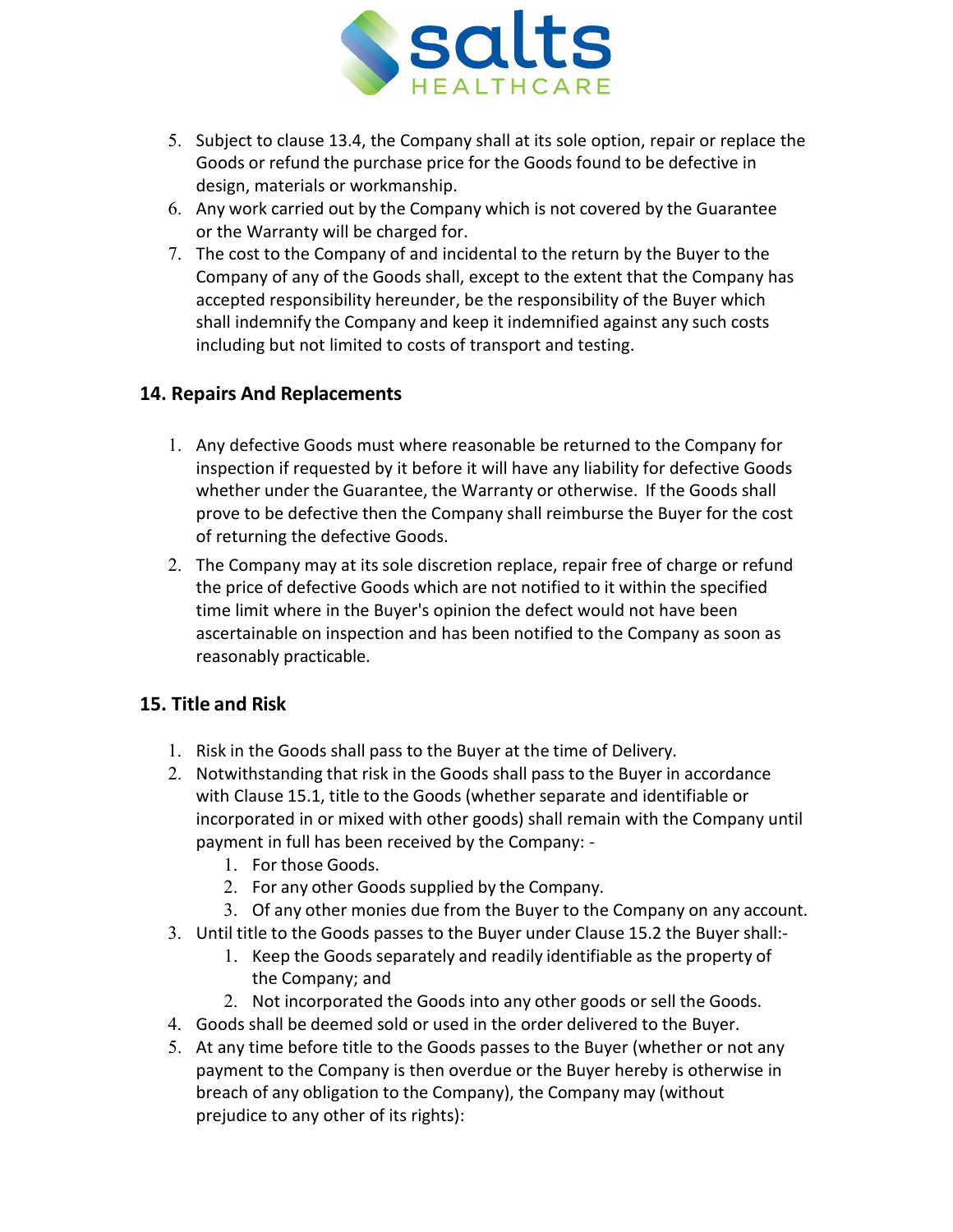

- 1. Retake possession of all or any part of the Goods and enter any of the Buyer's premises (and the premises of third parties with their consent) for that purpose (or authorise others to do so);
- 2. Require delivery up to it or all or any part of the Goods.
- 6. The Company may at any time appropriate sums received from the Buyer, as it thinks fit notwithstanding any purported appropriation by the Buyer.
- 7. Until title in the Goods has passed to the Buyer, the Buyer shall keep the Goods insured for the price at which the Goods were sold to it against all normal risks and shall procure that the Company interest is noted on such policy of insurance. The Buyer shall account to the Company for any proceeds of such policy of insurance in relation to the Goods upon respect of the same. Any monies received from the Buyer by the Company in accordance with this clause shall not discharge the Buyer's liability to pay the price for the goods plus interest accrued in accordance with clause 9.7 but shall be set off against any such liability.

## **16. Termination**

- 1. The Company may terminate this Contract immediately on notice without Liability to the Buyer if any licences and/or consents required for the Company to sell Goods to the Buyer are withdrawn or if any goods sold by the Company are subject to a product recall. If the Buyer:-
	- 1. fails to make any payment to the Company when due;
	- 2. breaches the terms of this Contract and, if the breach is capable of remedy, have not remedied the breach within 14 days of receiving notice requiring the breach to be remedied;
	- 3. persistently breaches any one or more terms of this Contract;
	- 4. pledges or charges any Goods which remain the Company's property, or cease or threaten to cease to carry on business, or propose to compound with the Buyer's creditors, apply for an interim order under Section 252 Insolvency Act 1986 or have a Bankruptcy Petition presented against the Buyer, enter into voluntary or compulsory liquidation, have a receiver, administrator or administrative receiver appointed over all or any of its assets, applies to court for, or obtains, a moratorium under Part A1 of the Insolvency Act 1986, or take or suffer any similar action in any jurisdiction;
	- 5. appears to the Company due to the Buyer's credit rating to be financially inadequate to meet its obligations under the Contract; and/or
	- 6. appears reasonably to the Company to be about to suffer any of the above events;

then the Company shall have the right, without prejudice to any other remedies, to exercise any or all of the rights set out in clause 16.3 below.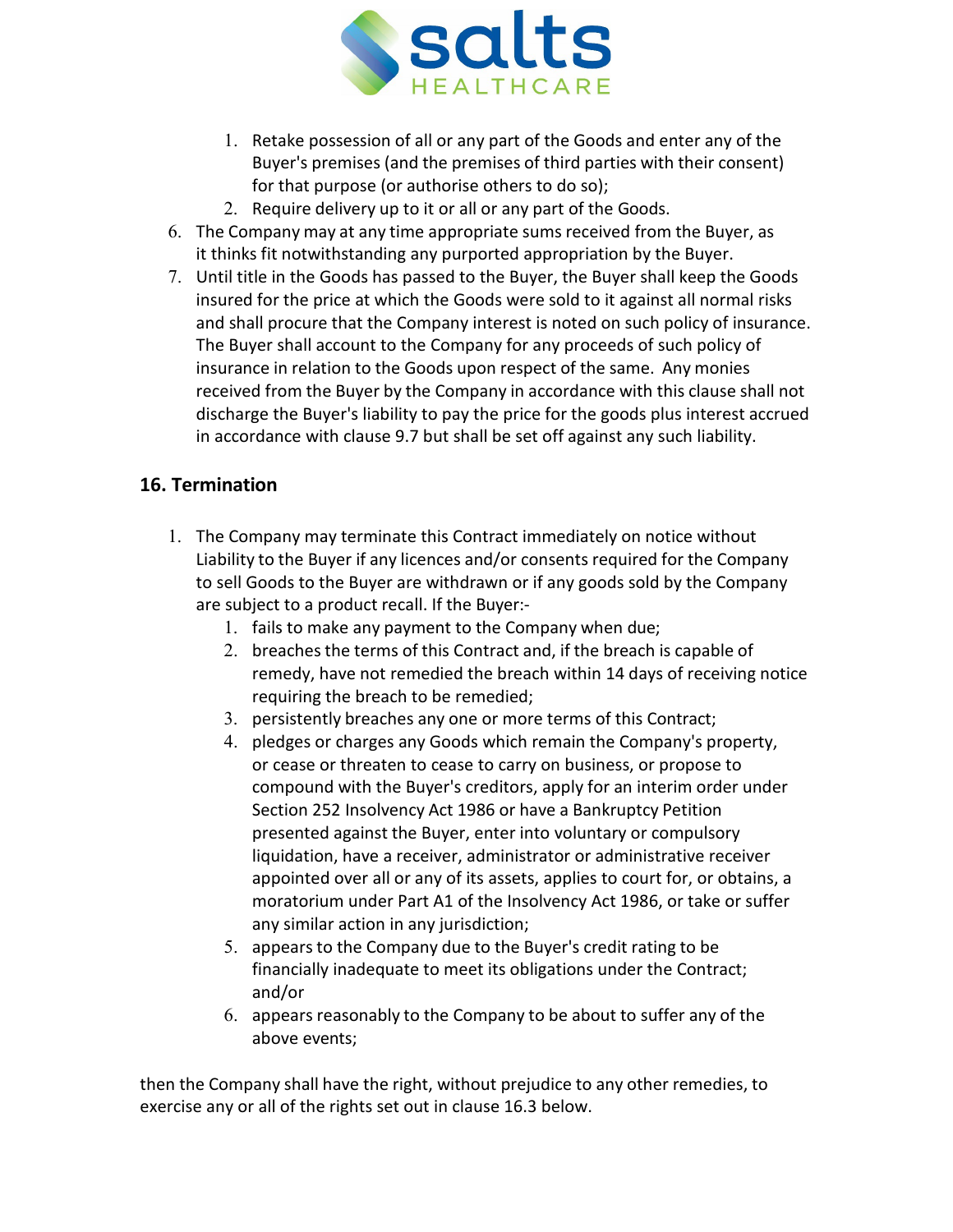

- 1. If any of the events set out in clause 16.2 above occurs in relation to the Buyer then:-
	- 1. the Company may enter, without prior notice, any of the Buyer's premises (or premises of third parties with their consent) where Goods owned by the Company may be and repossess and dispose of or sell any Goods found which are owned by the Company so as to discharge any sums due to it under this Contract or any other agreement with the Buyer;
	- 2. the Company may require the Buyer not to re-sell or part with the possession of any Goods owned by the Company until the Buyer has paid in full all sums due to it under this Contract or any other agreement with the Buyer;
	- 3. the Company may withhold delivery of any undelivered Goods and stop any Goods in transit;
	- 4. the Company may cancel, terminate and/or suspend without liability to the Buyer any agreement with the Buyer; and/or
	- 5. all monies owed by the Buyer to the Company shall forthwith become due and payable.
- 2. The Company shall have a lien over all property or goods belonging to the Buyer which may be in the Company's possession in respect of all sums due from the Buyer to the Company.
- 3. Upon the termination of the Contract for any reason if any monies due to the Company from the Buyer have not been paid within 14 days of such termination the Company may sell any property or goods over which it has a lien in accordance with clause 16.4 above (and the Buyer agrees that the Company may give good title for such property and/or goods) and shall apply the proceeds of sale firstly in discharging any costs or expenses of sale, secondly in repaying any interest owed by the Buyer to the Company, thirdly in payment of any principal sums owed to the Company and fourthly the Company shall account to the Buyer for the remainder (if any).

# **17. Limitations On Liability**

- 1. Where any Goods are the subject of a product recall, the Buyer will provide the Company with all assistance reasonably required by the Company to recall the Goods and to limit its Liability to the Buyer and to all third parties.
- 2. The Company shall have no Liability for any defect in the Goods caused or contributed to as a result of the Goods being used for display or demonstration purposes or being handled by the Buyer's customers.
- 3. The Company shall have no Liability to the Buyer if the price for the Goods has not been paid in full by the due date for payment.
- 4. The Company shall have no Liability to the Buyer for defective Goods, Goods not despatched or Goods damaged or lost in transit unless the event is notified to the Company within the appropriate time limit set out in this Contract.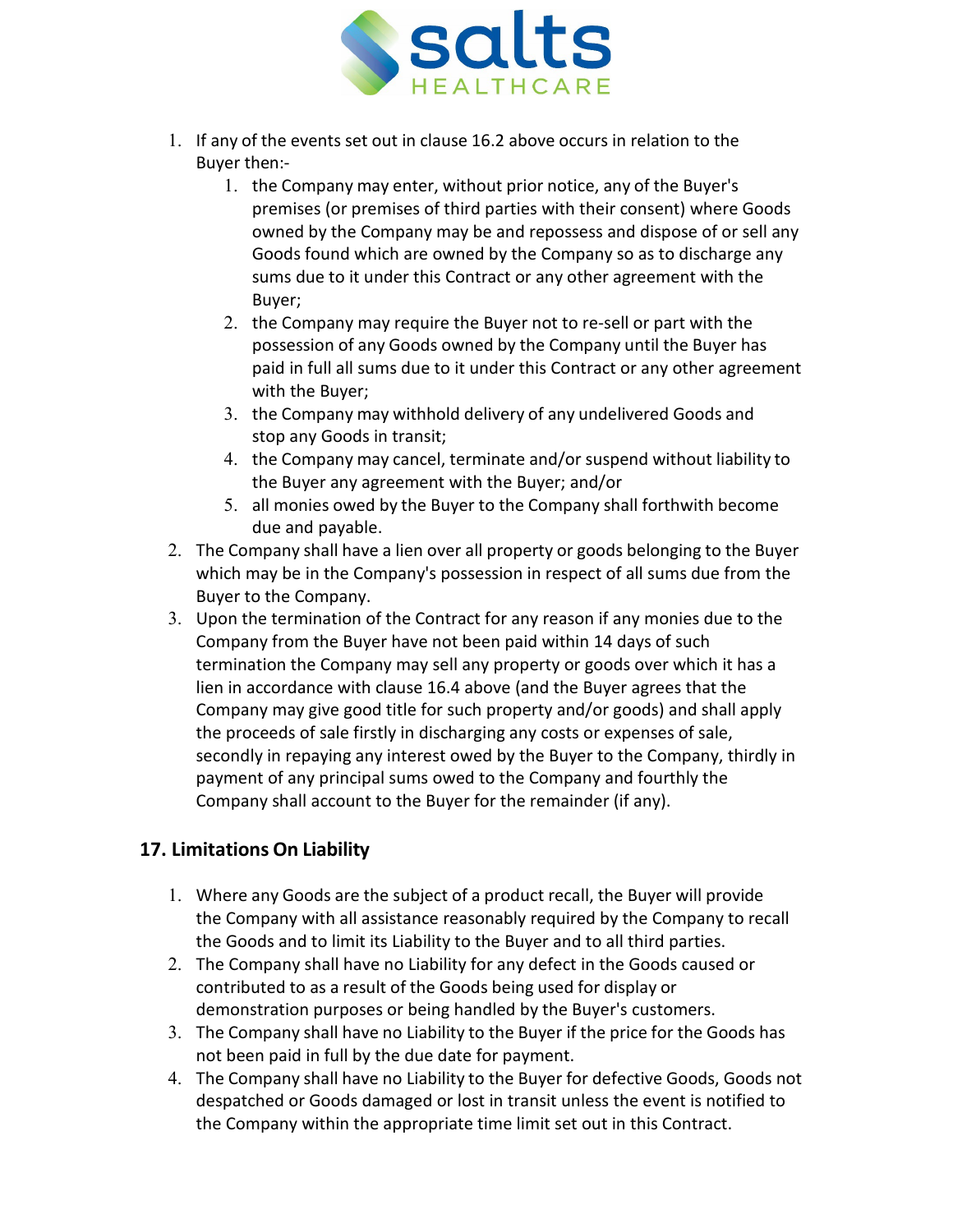

- 5. The Company shall have no Liability for additional damage, loss, liability, claims, costs or expenses caused or contributed to by the Buyer's continued use of defective Goods after a defect has become apparent or suspected or should reasonably have become apparent to the Buyer.
- 6. The Buyer shall where reasonable give the Company a reasonable opportunity to remedy any matter for which the Company is liable before the Buyer incurs any costs and/or expenses in remedying the matter itself. If the Buyer does not do so the Company shall have no Liability to the Buyer.
- 7. The Buyer shall where reasonable produce to the Company written evidence of any claims for which it is alleged that the Company is liable together with written details of how loss was caused by it and the steps the Buyer has taken to mitigate the loss before the Company shall have any Liability for the claim by the Buyer.
- 8. The Company shall have no Liability to the Buyer to the extent that the Buyer is covered by any policy of insurance and the Buyer shall ensure that its insurers waive any and all rights of subrogation they may have against the Company.
- 9. The Company shall have no Liability for any matters which are outside its reasonable control.
- 10. The Company shall have no Liability to the Buyer for any:-
	- 1. loss of profits and/or damage to goodwill;
	- 2. economic and/or other similar losses;
	- 3. special damages and indirect losses;
	- 4. business interruption, loss of business, contracts, opportunity and/or production; and/or
	- 5. consequential losses.
- 11. The Buyer shall be under a duty to mitigate any loss, damage, costs or expenses that it may suffer (including by maintaining an adequate stock of Goods).

12. The Company's total Liability to the Buyer shall not exceed the price of the Goods. To the extent that any of the Company's Liability to the Buyer would be met by any insurance of the Company's then the Company's Liability shall be extended to the extent that such Liability is met by such insurance.

- 13. Each of the limitations and/or exclusions in this Contract shall be deemed to be repeated and apply as a separate provision for each of:
	- 1. Liability for breach of contract;
	- 2. Liability in tort (including negligence);
	- 3. Liability for breach of statutory duty; and
	- 4. Liability for breach of Common Law.

except clause 17.12 above which shall apply once only in respect of all the said types of Liability.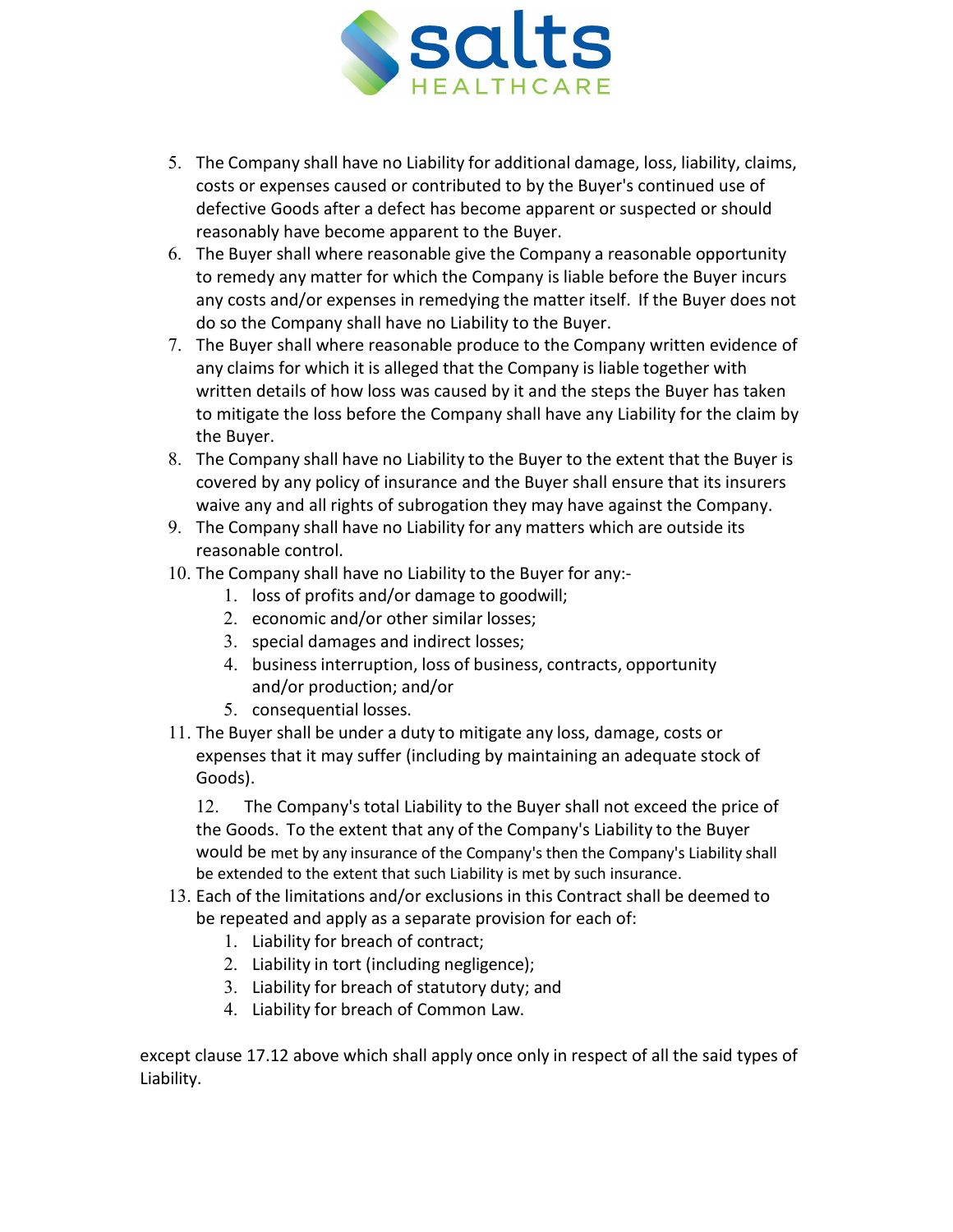

- 1. Nothing in this Contract shall exclude or limit the Company's Liability for death or personal injury due to the Company's negligence or any Liability which is due to fraud or any other liability which it is not permitted to exclude or limit as a matter of law.
- 2. All warranties, terms, conditions and duties implied by law relating to fitness, quality or adequacy are excluded to the fullest extent permitted by law.
- 3. Nothing in this Contract shall exclude or limit any of the Buyer's statutory rights which may not be excluded or limited due to the Buyer acting as a consumer. Any provision which would be void under any consumer protection legislation or other legislation shall to that extent, have no force or effect.

## **18. Export Sales**

- 1. Unless otherwise specifically agreed in writing between the Company and the Buyer, all Export Sales shall be made ex works (Incoterms 2020) and the Company's prices as set out in its Price List (from time to time) shall be increased to cover the Company's costs in making such deliveries.
- 2. The Buyer warrants that if an import licence or permit is required for the importation of the Goods into the country of destination then such import licence or permit has been obtained or will be obtained prior to shipment.

### **19. Force Majeure**

- 1. The Company shall have no Liability to the Buyer for any delay in performance of this Contract to the extent that such delay is due to any events outside the Company's reasonable control including but not limited to acts of God, war, flood, fire, labour disputes, strikes, lock-outs, riots, civil commotion, malicious damage, explosion, governmental actions and any other similar events.
- 2. If the Company is affected by any such event then:
	- 1. time for performance shall be extended for a period equal to the period that such event or events delayed such performance;
	- 2. the Company may terminate the Contract; or the Company may proceed to perform or continue performance under the Contract within a reasonable time after the termination of such events or circumstances.
- 3. If the Company makes an election under Clause 19.2, the Buyer shall accept the Goods or such part of them as are delivered to it not withstanding any delay.

### **20. Right to Sub-Contract/Assignment**

1. The Company shall be entitled to sub-contract the whole or any part of the Contract without the Buyer's consent.